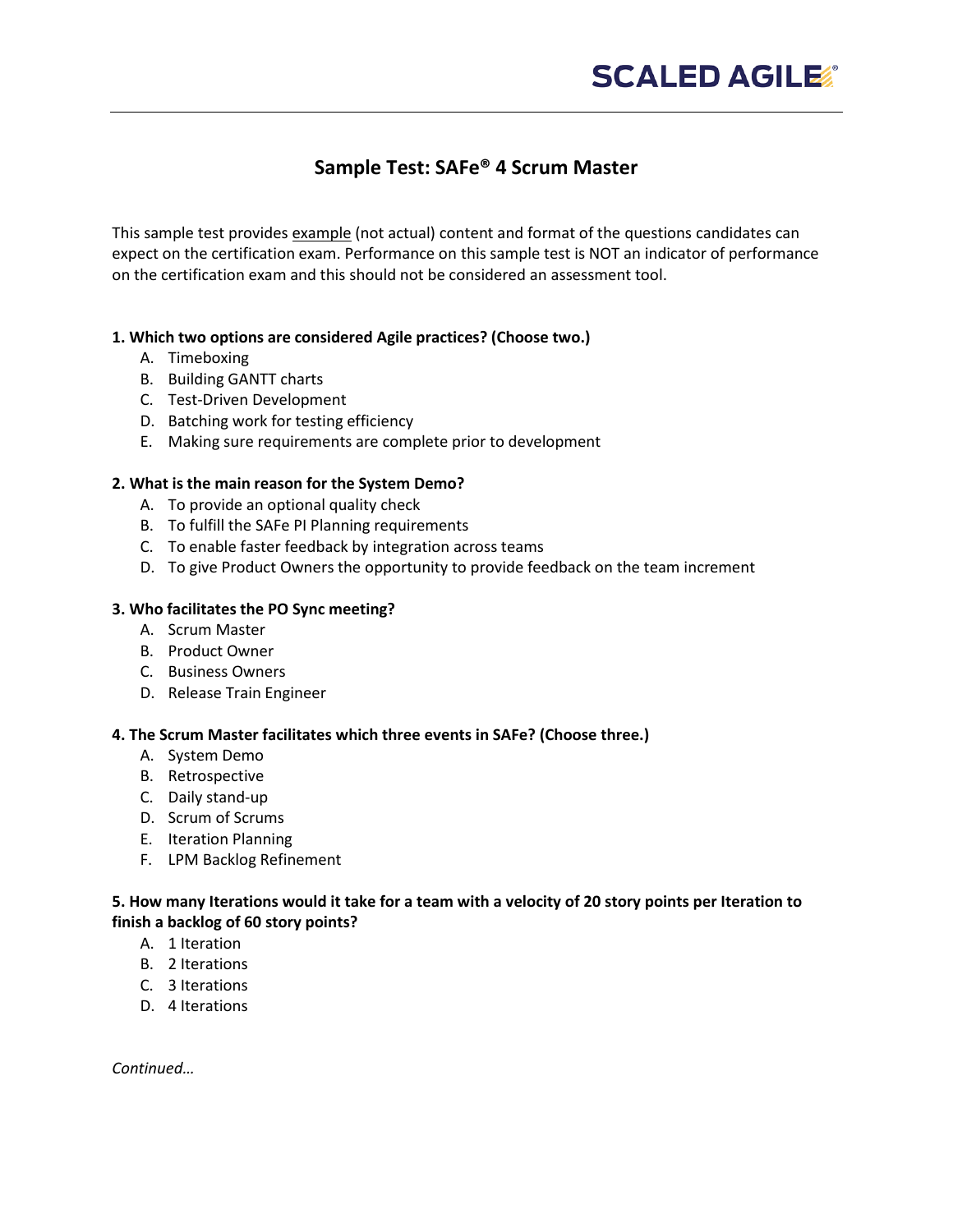#### **6. What are the two inputs to PI Planning? (Choose two.)**

- A. Vision
- B. Ready user stories
- C. Program Roadmap
- D. Top-10 Features list
- E. A set of PI Objectives

#### **7. Who participates in the backlog refinement event?**

- A. All train stakeholders
- B. All the people on the train
- C. The development team
- D. The Agile Team members and other Subject Matter Experts

## **8. The three pillars of Scrum are transparency, inspection, and what else?**

- A. Respect
- B. Adaptation
- C. Collaboration
- D. Self organization

## **9. In the context of a Team Increment, every Iteration each team plans, builds, tests, integrates, and?**

- A. Reorganizes
- B. Review their work
- C. Sets new objectives
- D. Clears out the backlog

## **10. Why is it important to organize the work for Iteration Planning?**

- A. So the team can load balance
- B. So the backlog can be prepared
- C. So a realistic work scope can be defined
- D. So the Scrum Master can prepare workload for the Continuous Delivery Pipeline

## **11. Who defines the final scope of a committed Iteration?**

- A. The Agile Team
- B. The Scrum Master
- C. The Product Owner
- D. The Solution Owner

*Continued…*